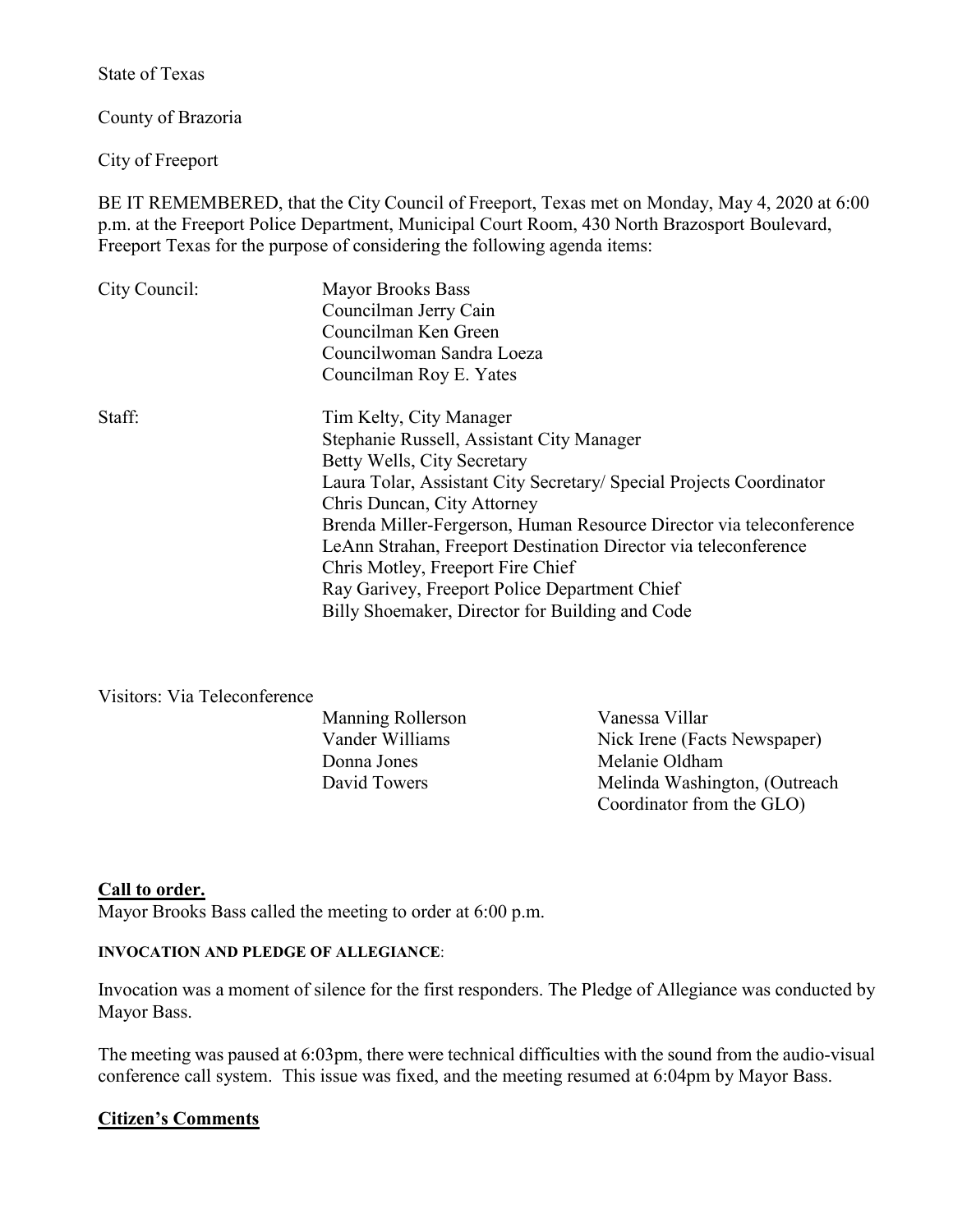Manning Rollerson spoke of his concern on the COVID-19. He said that he heard there was a positive case at American Rice, and he wants to know where we stand on the positive and negative tests in the City of Freeport. Mayor Bass said that we will discuss this, in item number one.

Melanie Oldham said that she was curious why there were no supporting documents from the agenda online, she said that she liked being about to see the documentation that is being discussed in the council meetings.

# **PRESENTATIONS/ANNOUNCEMENTS: Announcements by Mayor, City Council and/or Staff**

### Emergency management briefing COVID-19.

Freeport Fire Chief, Chris Motley said that there are two active cases in the City of Freeport, and there are six recovered. Chief Motley said that the operations is back to one station. He said that they are running calls, and the moral has changed with the department because they are no longer feeling isolated. He said that call volume has been normal. Chief Motley said supplies are good, they are still waiting on gowns to come in. Mayor Bass "asked if when they are sent out for a call, do you have to suit up in complete PPE gear"? Chief Motley said, "that the dispatchers screen the calls with questions, this is to make sure EMS is aware of how they need to prepare for the call." Mayor Bass asked about the sanitizing of the EMS vehicles, Chief Motley said that the Department just purchased two decontamination machines that releases a very fine mist that will decontaminate all the vehicles. He said that the machines should be delivered in about six weeks. Chief Motley reminded everyone to keep practicing social distancing, and to keep doing personal hygiene, with washing hands with soap and water. Councilman Roy Yates asked if there were any testing locations in the City of Freeport. Chief Motley said yes at, 905 North Gulf Boulevard. He said that there are locations listed on the Brazoria County Health Departments website. Councilwoman Loeza asked if there is a place that can test and see if you have had the virus. Chief Motley said to speak with your family physician to get a referral from them.

Freeport Police Chief, Ray Garivey said that the entire Police Department is safe and healthy. He said that he wants to thank the residents, businesses, and City Manager Tim Kelty for providing the department with food. He said that it was a great weekend, there were very little calls. He thanked the citizens for this. Chief Garivey said that he wants to thank the Houston Food Supply that came out for the last two weekends and provided food for several in our area. He said that the supplies at the Police Department are good.

City Manager, Tim Kelty said that based on phase one of the Governors order, the city has re-opened the beach, we also brought back city staff to regular work hours daily. There is still temperature testing of the staff. Mr. Kelty said that several facilities are still closed. City Hall, parks equipment, and the Freeport Recreation Center. The Freeport Golf Course is open to members only. Tim Kelty said that the drive-thru at City Hall is open for Court and Water payments.

Mayor Bass said regarding the drive-thru, be careful with a large vehicle because the lanes are very narrow. Mayor Bass also spoke of the emergency response meetings that are held every day at 1:30pm with the County Judge, as well as the head of the Brazoria County Health department. Mayor Bass stresses social distancing, hand washing and hand sanitizer. He told Manning Rollerson there is testing sites set up. The closest is in Freeport, at 905 N. Gulf Blvd., and a free clinic is at the Brazoria County Fair Grounds in Angleton. He said in order to be tested, you must call and be screened to see if you have the symptoms to be tested. Mayor Bass said with everything that is opening, to still stay safe. He asked Manning Rollerson if he was satisfied with the response? Manning Rollerson said his concern is the free testing is in Angleton, how will people get to that location? Mayor Bass said that he thinks that the testing should be free and available to everyone.

Donna Jones asked that the speakers to please announce who they are, and what department they work for.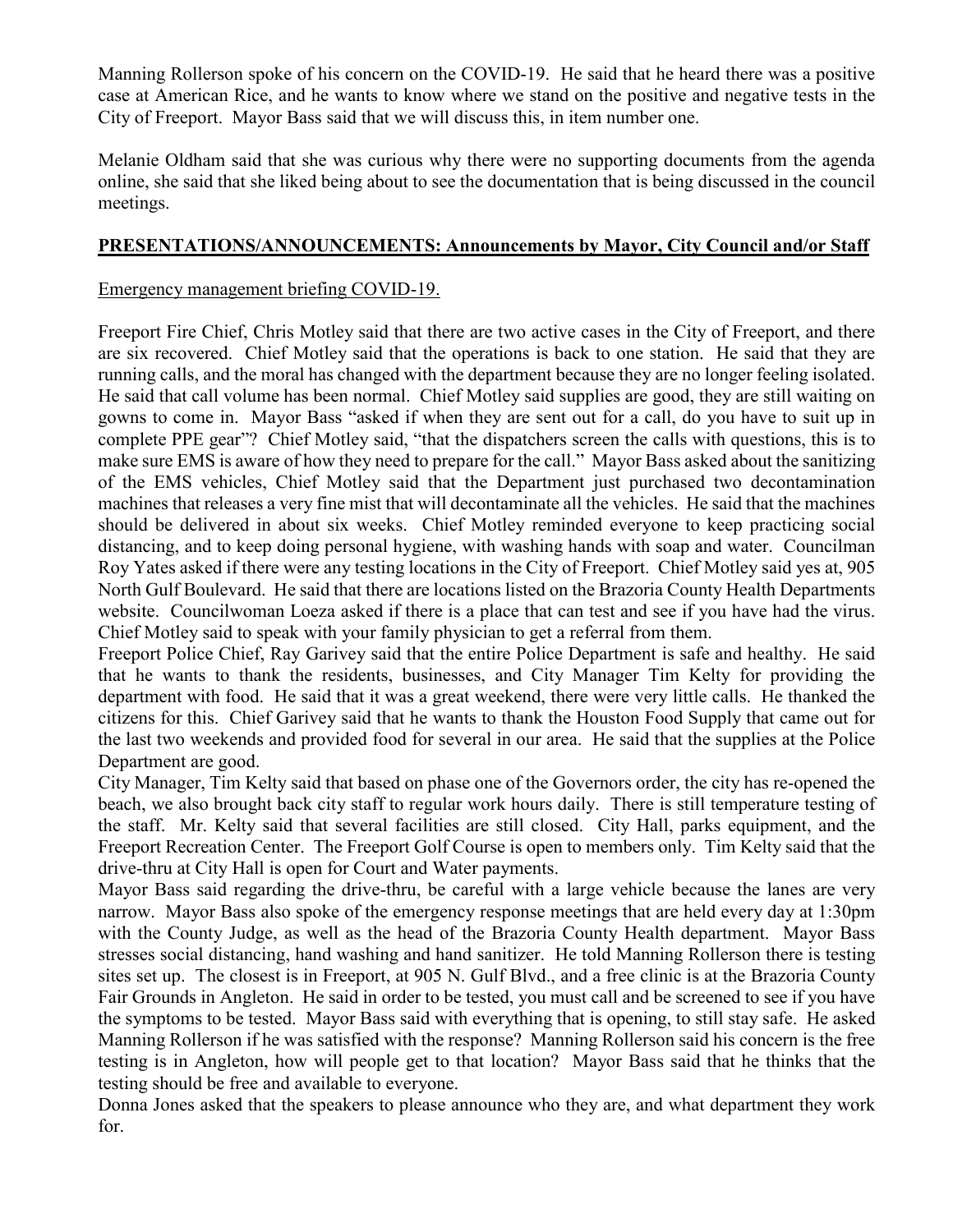# Presentation of the Investment Report for the quarter ending March 31, 2020.

Assistant City Manager Stephanie Russell presented to council the Investment Report for the quarter ending March 31, 2020.

Mayor Bass asked the City Secretary, Betty Wells to check, and make sure the agenda items are posted on the website for the public to view.

# **CONSENT AGENDA:**

Consideration and possible action on the approval of City Council meeting minutes from April 20, 2020, and Special Meeting on April 30, 2020.

Consideration of request for road closure on May 22, 2020, of portions of following streets. East Park and Fourth Street, down 2nd Street to Brazosport Blvd. to Freeport Municipal Park, for the Brazosport High School Graduation Parade.

Mayor Bass addressed item # 4, he said that special recognition for the graduating seniors is having to be set aside due to the COVID-19 pandemic. Mayor Bass said there will be a parade and special t-shirt made for the class, he is encouraging everyone to come out, social distance down the street for this very special day for the graduating seniors.

On a motion by Councilwoman Loeza, seconded by Councilman Cain, with all present voting "Aye," 5-0 Council unanimously approved the Consent Agenda.

# **REGULAR SESSION**

**Public Hearing**: Public Hearing and possible action of a proposed replat Muhm and Halbin Subdivision a two-lot subdivision of the Lolita Ruth McNeill Muhm called 2.437 acre tract. Recorded in volume 1237, page, 113 of the Brazoria County deed records and the Mary Ann Halbin called 0.706 acre tract and called 0.161 acre tract recorded in volume 1682, page 72 of the Brazoria County deed records situated in the T. B. Bell League abstract 41. City of Freeport Brazoria County, Texas.

Mayor Bass opened the Public Hearing at 6:34pm.

Freeport Building and Code Department Director, Billy Shoemaker presented to council the proposed replat Muhm and Halbin Subdivision a two-lot subdivision of the Lolita Ruth McNeill Muhm called 2.437 acre tract. Recorded in volume 1237, page, 113 of the Brazoria County deed records and the Mary Ann Halbin called 0.706 acre tract and called 0.161 acre tract recorded in volume 1682, page 72 of the Brazoria County deed records situated in the T. B. Bell League abstract 41. City of Freeport Brazoria County, Texas. Mayor Bass asked if this has gone to Planning and Zoning, Mr. Shoemaker said that it has and that Planning, and Zoning approved the replat. No one from the public spoke or asked to speak in regard to this issue.

Mayor Bass closed the Public Hearing at 6:37pm.

On a motion by Councilman Cain, seconded by Councilman Green, with all present voting "Aye"5-0 Council unanimously approved the Lolita Ruth McNeill Muhm called 2.437 acre tract. Recorded in volume 1237, page, 113 of the Brazoria County deed records and the Mary Ann Halbin called 0.706 acre tract and called 0.161 acre tract recorded in volume 1682, page 72 of the Brazoria County deed records situated in the T. B. Bell League abstract 41. City of Freeport Brazoria County, Texas.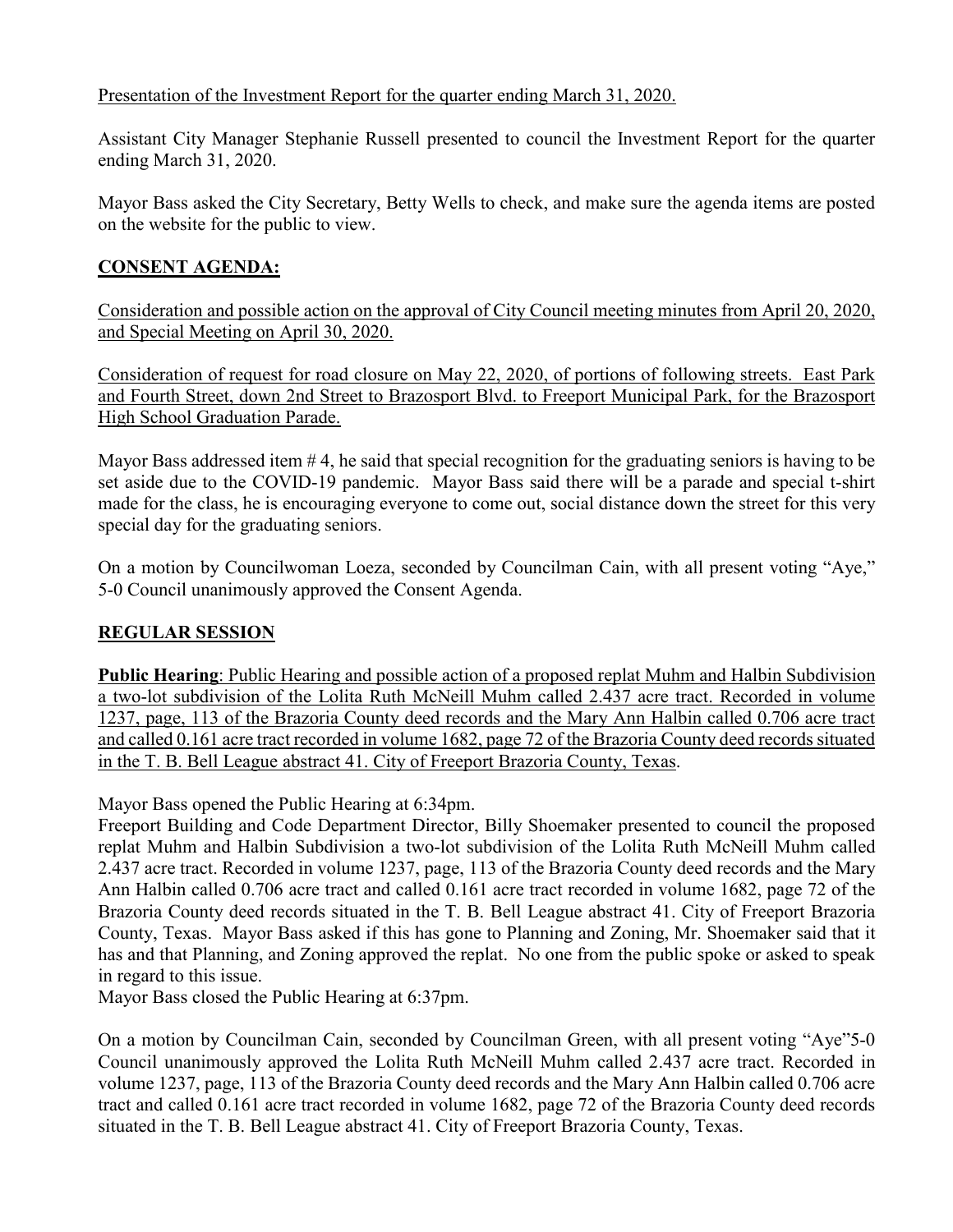# Discussion and direction regarding Sales Tax Overpayment and Repayment Options.

Assistant City Manager Stephanie Russell presented to council the Sales Tax overpayment and repayment options. Per the request from council Ms. Russell contacted the State Comptroller to request an extension of longer-term payback. This request was accepted by the State Comptroller with the agreement from 29 months to 58 months. The payback is the same \$533,636.43, but the monthly reduction of our sales tax distribution will be 57 months in the amount of \$9,201.00 and the final month \$9,179.43. Mayor Bass asked if there is interest applied. Ms. Russell said there is no interest, she said that this is not actually a payment, but a reduction of the amount of sales tax that the city will get. Mayor Bass asked how the city became aware of this? Ms. Russell said that back in February the city was notified that a business had done an audit, and it was discovered that they had over paid. She said that this overpayment is from the years of September 2015-2018. The overpayment was paid back to the taxpayer in 2019, and it appears that the taxpayer is no longer operating in the city. Mayor Bass asked if this was from the large construction period for our area? Ms. Russell said that it does look like this is when this happened. City Manager Tim Kelty said that this does happen, but usually not in this large of an amount.

Melanie Oldham asked how this EDC will pay their portion? Assistant City Manager Stephanie Russell said that there is no actual payment being made by the city. The city's allocation will be reduced by this amount so the calculation will not change for the EDC, they will be impacted by this but there will be no actual payment from the EDC to the city, to pay this. Mayor Bass asked Ms. Russell if the State Comptroller will deduct the amount each month from our sales tax, and we will deduct the percentage that would normally go to the EDC? Ms. Russell said that this is correct.

On a motion by Councilman Cain, seconded by Councilwoman Green, with all present voting "Aye"5-0 Council unanimously approved the discussion and direction regarding Sales Tax Overpayment and Repayment Options.

## Consideration and possible action awarding Request for Qualifications (RFQ) #2003, Engineering Services, to Freese and Nichols, Inc.

Assistant City Manager Stephanie Russell presented to council the Request for Qualifications #2003 for Engineering Services, for Harvey related projects. Some of these are roads, the golf course, & the beach entrance road. The projects that are included under this contract are eligible for reimbursement funding of 90% from FEMA. These projects require engineering, and in order to do that, the city had to go out for Request for Qualifications (RFQ). This was advertised in the Facts newspaper on March 23, 2020 and on March 30, 2020. The city received two responses; these were opened on April 20, 2020. Freese and Nichols, Inc. and Baker & Lawson, Inc. are the two companies that responded. Staff recommends that we award the request to Freese and Nichols, Inc. Based on the evaluation criteria they are the most qualified. Mayor Bass asked if there was a cost amount for this? Ms. Russell said with this, Council is just awarding the RFQ, she said that staff will have to go and negotiate a contract with the engineer, and they will have to follow the federal regulations.

Resident Melanie Oldham said that over a year ago it was announced that there had been some severe erosion at the Freeport Golf Course, she asked if anything has been done for this problem? Ms. Russell said that since the embankment is part of a bigger water system, the city cannot just go out and make improvements. Ms. Russell said that they have been in touch with the Army Corps of Engineers, with how we should proceed. Ms. Oldham also said that the golf course has been designated as being contaminated by TCEQ she said that DOW paid five million, for the city to not dig deeper than ten feet, will this be a factor in how to fix the erosion? Mayor Bass said that everything has been turned over to Freese and Nichols to look at this too.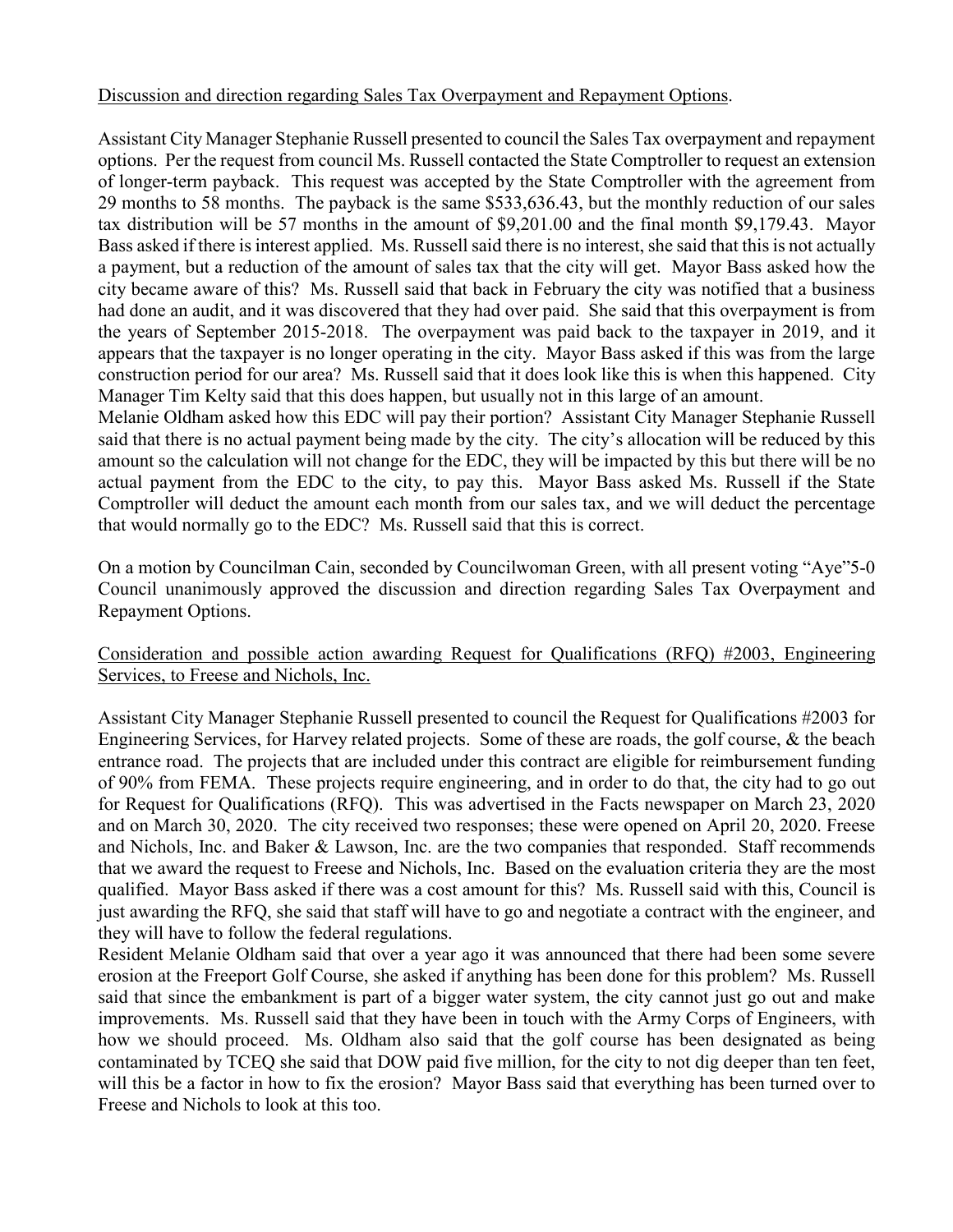Manning Rollerson asked if the Army of Engineers is giving the city a grant for the work? Ms. Russell said no, the damage here at the golf course has been identified as damage from Hurricane Harvey. And with the city already receiving federal funds from the federal government the city is not eligible for grant money from the Army Corps of Engineers.

Councilman Green asked, "once we award this request, we will then find out how much this will cost"? Stephanie Russell said "yes, this is the first stage, the city figures out who is most qualified for the award and once this is awarded then you begin the negotiation process."

On a motion by Councilwoman Loeza, seconded by Councilman Green, with all present voting "Aye" 5-0 Council unanimously approved awarding Request for Qualifications (RFQ) #2003, Engineering Services, to Freese and Nichols, Inc.

## **WORK SESSION:**

Mayor Bass said that he cannot stress enough the date of May 22, he said for us to get out and help support our Seniors class of 2020, he said that we will announce the time. He also asked that we please keep following the rules. He said that the City has had low numbers of positive cases. But we must keep following the rules, and as the Governor and the County Judge has said "this is not over yet."

Councilman Green asked about a resident in his Ward who has some parrots and love birds, she was concerned because she was told that she would have to remove these birds from her property. Mr. Green asked if he could get some information on this, so that he can share with the resident. Mayor Bass said that we will get Freeport Code/Permit Director, Billy Shoemaker to get in touch with him on this matter.

Councilman Cain said that he was asked by a citizen why Pier 30 has not opened? Mayor Bass said that every business must follow as they view the executive order by Governor Abbott. As a city we are doing our best to interpret the orders and follow them accordingly. He said that we encourage the businesses to follow the orders. Councilman Cain said he is understanding that it is not the city that is keeping them from opening. Mayor Bass said no there is nothing the city is doing to stop Pier 30 from operating.

Councilwoman Loeza asked about some of the facilities being open, she said that she was asked today why the Golf Course is only opened to members only, and not to the public? City Manager Tim Kelty said the social distancing. He said that the golf course has one cart per player unless they are from the same household. He said that Freeport Golf Course Director, Brian Dybala said that we are limited by the number of carts that we have. During the weekends when the course is the busiest, we are using most of the golf carts with just members. Mr. Kelty said that members are able to go to the course, they do not have to interact with staff because they are members, they are not having to interact with payments and transactions. If we allow the public to come in, then staff will have to interact with payments and transactions. He said that we will open as soon as possible. Councilwoman Loeza said there cannot be two people in the same cart? Mr. Kelty said unless they are from the same household. Councilwoman Loeza asked, how will they know? Mayor Bass said a lot of it is just the honor system. It is following the guidelines from the Governor.

Councilman Yates said that he did not have anything, but he wanted to clear up one thing. He said he did go to high school.

City Manager Tim Kelty said that he wants to say that he appreciates the people that are participating online. He said that the agendas have been kept to a minimum, because we want to have participation from the public. He said coming up there will be larger agendas, because there are things that will have to start move forwarding. Mr. Kelty said that he appreciates council's patience as well.